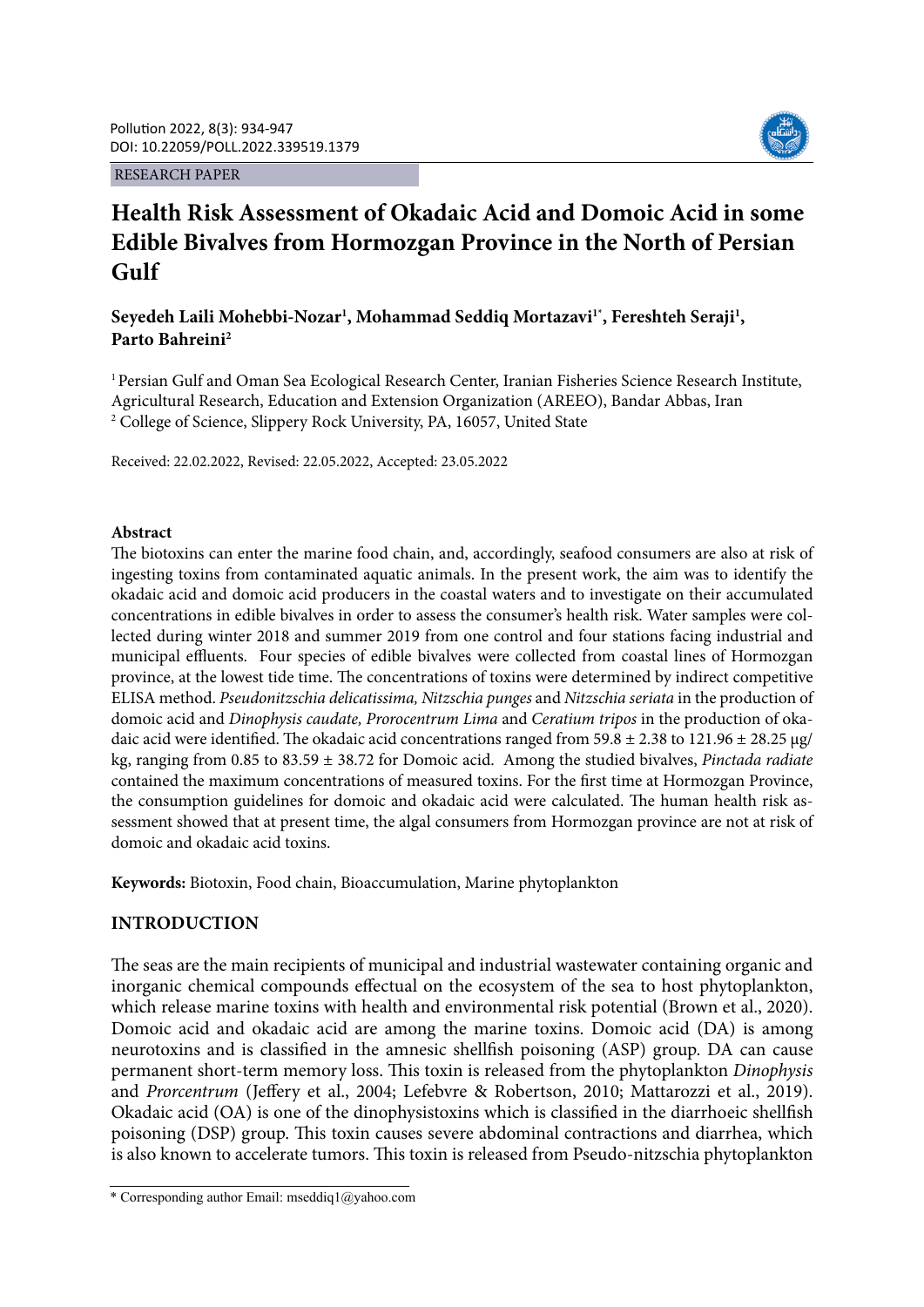(Nguyen et al., 2017). Being able to accumulate in the food chain, phytoplankton toxins can affect human health (Young et al., 2020). There are almost some reasons for the increase in phytoplankton bloom records: enhancing scientific knowledge, larger usage of coastal waters, climatic changes, and transferring toxic species through water balance (Estevez et al., 2019; Van Dolah, 2000). In addition to human health threat, there is the probability of major financial losses for marine-dependent industries such as desalination plants and aquaculture farms (Takahashi, 2020).

Unfortunately, there are few studies on qualitative and quantitative analysis of toxins in the Persian Gulf ecosystem and the Oman Sea, which are often associated with the blooms of phytoplankton in 2008 (Hamzehei et al., 2012; Mortazavi

 et al., 2015). The 2008 vast red tide in Persian Gulf and Oman Sea waters led to considerable mortality in Hormozgan Province including benthic fish and other aquatics such as polychaeta, sea cucumber, mollusks (gastropod and bivalves) and crustaceans (Hormozgan Fisheries Department, 2009), after that, researchers looked into algae blooms in the Persian Gulf and Oman Sea from different perspectives (Mirza Esmaeili et al., 2020a; Mirza Esmaeili et al., 2020b). In recent decades, Hormozgan province, especially in its western parts has witnessed a high volume of establishment and activation of industries. As a result, the economic growth has been accompanied by higher urbanization rates. Thus, the waters of the Persian Gulf and the Sea of Oman receive urban, industrial and agricultural effluents, which in some cases facilitate the phenomenon of planktonic blooms by changing the stoichiometric ratio of nitrogen to phosphorus (Polikarpov et al., 2020). The coastal waters of Bandar Abbas city is the main receiving of wastewaters from industrial and urbanization activities in Hormozgan Province.

The present study aimed to determine the risk of human consumption due to phytoplankton toxins okadaic acid and domoic acid in edible bivalves of Hormozgan province. We also studied the role of urban effluents in the density of phytoplankton and identified the planktonic producing of okadaic acid and domoic acid toxins in the coastal line of Bandar Abbas city.

# **MATERIALS AND METHODS**

Qualitative and quantitative determination of phytoplankton density was performed at four stations receiving the urban and industrial effluents, as well as the control area. The characterizes and geographical coordinates of the sampling stations are represented in Fig.1.

The water samples were collected from surface layer in two seasons of winter 2018 and summer 2019 using Nansen bottle. The samples were fixed using Lugol solution and then transferred to the laboratory for identification and counting (Al-Yamani, 2009).

1 to 3 kg of bivalve samples were manually collected from the coastal lines of Hormozgan province, including Bandar Abbas city, Bandar-e-Lengeh and Minab in the west and east of Hormozgan province, respectively, during the lowest tide time. The specifications of the collected species, including the type of species (Bosch et al., 1995; Carpenter, 1998; Hosseinzadeh et al., 2001; Abott & Dance, 2000), scientific names (WoRMS, 2020) and the collection locations, are given in Table 1.

The collected samples were immediately stored in ice powder and transferred to the laboratory and stored at -20 degrees centigrade until analysis.

After transferring the samples to the laboratory and 7-10 days of sedimentation, water was poured on the siphon and then the concentrated sample of three harvests of one milliliter was placed in Lam Sedgewick Rafter in order to identify and count phytoplankton. Cell-based density was measured in liter, and then, using invert microscope and valid identification keys, identification was made (Al-Kandari et al., 2009; Hoppenrah et al., 2009).

Preparation of bivalve samples for algal toxins analysis was performed based on the kit manual and the instrumental analysis was based on Eliza test of indirect competition type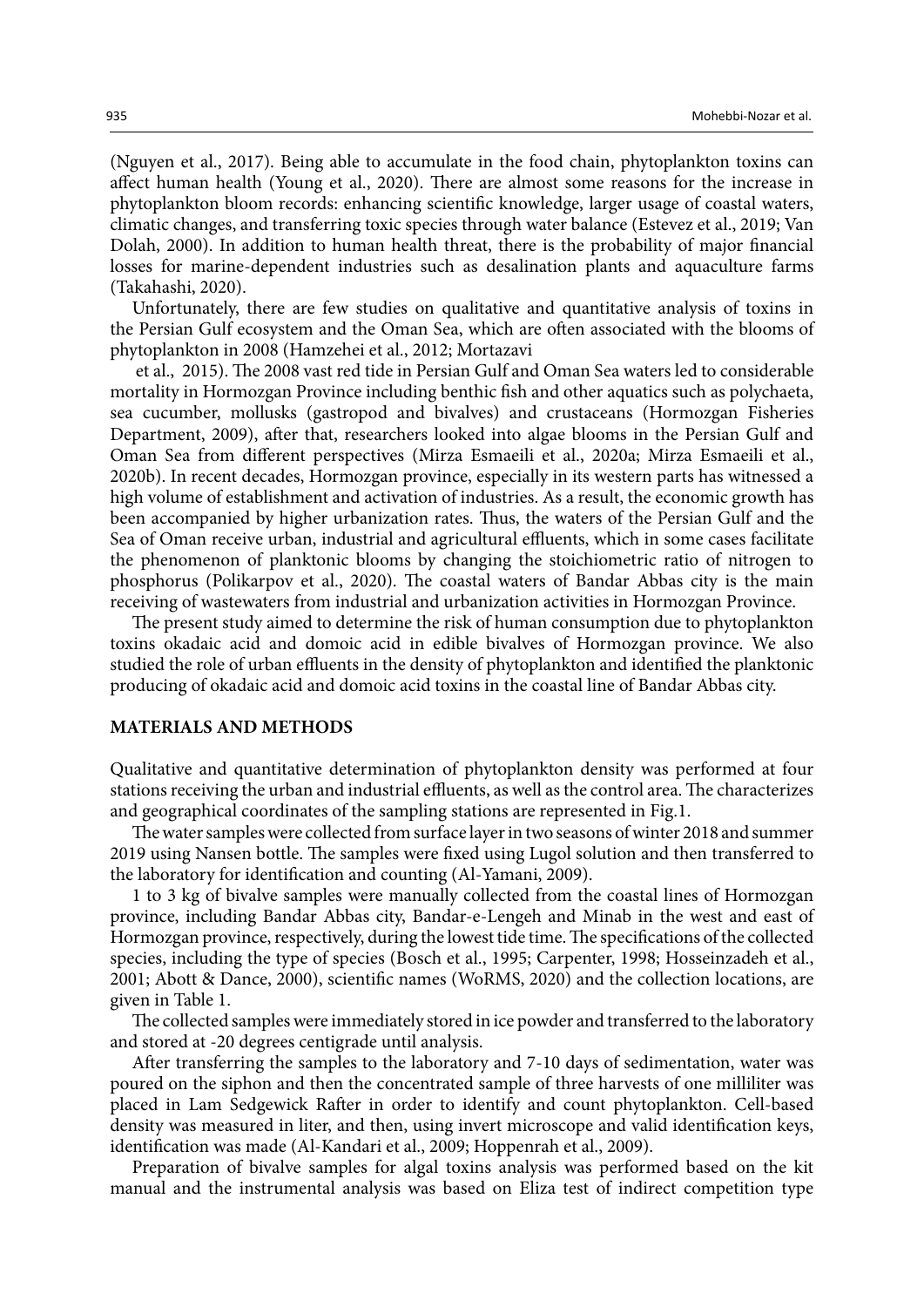**TANK OF BUILDING** 



**Fig. 1.** Geographical coordinates and characterizes of the sampling stations

|  | Table 1. The specifications of the collected bivalves |  |
|--|-------------------------------------------------------|--|

| Scientific name                         | Local name      | <b>Collection location</b> |  |
|-----------------------------------------|-----------------|----------------------------|--|
| Saccostrea cucullata                    | Sangi           | Bandar Abbas city          |  |
| Family: Ostreidae                       |                 | & Bandar-e- Lengeh         |  |
| 1-Solen brevis<br>Family: Solenidae     | Malalis / Moluk | Bandar Abbas & Minab       |  |
| Amiantis umbonella<br>Family: Veneridae | Kalang          | Bandar Abbas & Minab       |  |
| Pinctada radiate<br>Family: Pteriidae   | Mohar Saghir    | Bandar-e-Lengeh            |  |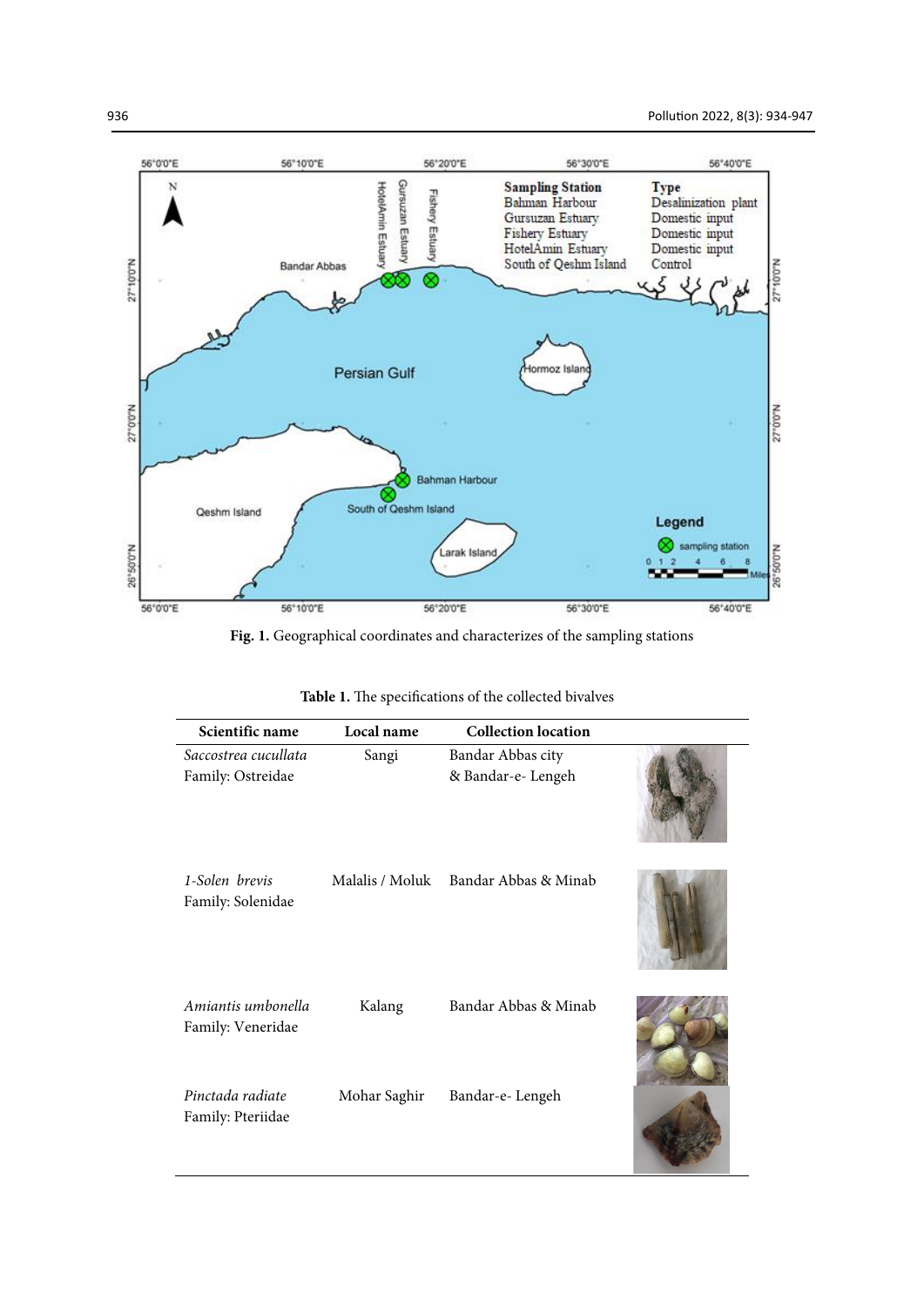|    | <b>Clinical symptoms</b> | <b>LOAEL</b> | UF  |
|----|--------------------------|--------------|-----|
| DА | diarrhea                 | 40           | 100 |
| OΑ | vomiting                 | 1000         | 100 |

Table 2. The used values to calculate the local guidelines **Table 2.** The used values to calculate the local guidelines

by using instrument BioTek-ELx 800 model. The kits used for domoic Acid with reference number 5191DOMO and for okadaic acid with reference number 5191OKA were purchased from company Europroxima of the Netherlands. The absorbance (optical density) was read at a wavelength of 450 nm.

The required information for data processing and risk assessment, such as human consumption rate of bivalves and average weight of consumers, was obtained from Hormozgan Fisheries Department. Initially, the amount of daily food exposure (DE) is obtained by Eq.1. The dietary intake of the consumer (DI) is also calculated by Eq.2 (Duy et al., 2000).

Dietary Exposures (DE:  $\mu$ g/day) = Toxin concentrations in shellfish ( $\mu$ g/g) × daily consumption  $(g/day)$  (1)

$$
Dietary Intakes (DI: \mu g/day.kg) = DE(\mu g/day) / mean BW(kg)
$$
 (2)

The next step is to calculate the tolerable daily intake (TDI) based on Eq.3. The uncertainty factor includes the coefficients associated with estimating the chronic and short-term effects of toxin and other effective parameters which varies from 1 to 1000 values (Duy et al., 2000).

TDI (Tolerable Daily Intake) = LOAEL(Lowest Observable Adverse Effect Level) / UF (Uncertainty Factor) (3)

 Also, the guide value (GV) is determined based on Eq. 4 and using the previously calculated quantities such as TDI, BW and the daily consumption of bivalves in kilograms per day.

GV (Guideline Value) =  $(TDI * BW) + P / C$  (4)

In the last step, the calculated GV and TDI for Hormozgan province are compared with the consumer's dietary intake. In the present study to calculate the local guidelines, both LOAEL and UF parameters are extracted from the articles (Takahashi, 2007), and the considered clinical symptoms are described in Table 2. The average weight of each consumer was 70 kg (Mohebbi-Nozar et al., 2014) and the consumption rate of bivalves in Hormozgan province was 117 gr/year (Hormozgan Fisheries Department, 2009).

 SPSS software was used for statistical analysis and due to the non-normal distribution of data, the nonparametric Crosscalice Test of Wallis was run to compare data related to temporal and spatial distribution of toxin values. The concentration distribution of toxins among the studied species was compared by using of Anova (Tukey) Test.

### **RESULTS AND DISCUSSION**

The results of qualitative and quantitative identification of phytoplankton in studied stations have been shown in Table 3.

The qualitative and quantitative identification of phytoplankton in the winter of 2018 are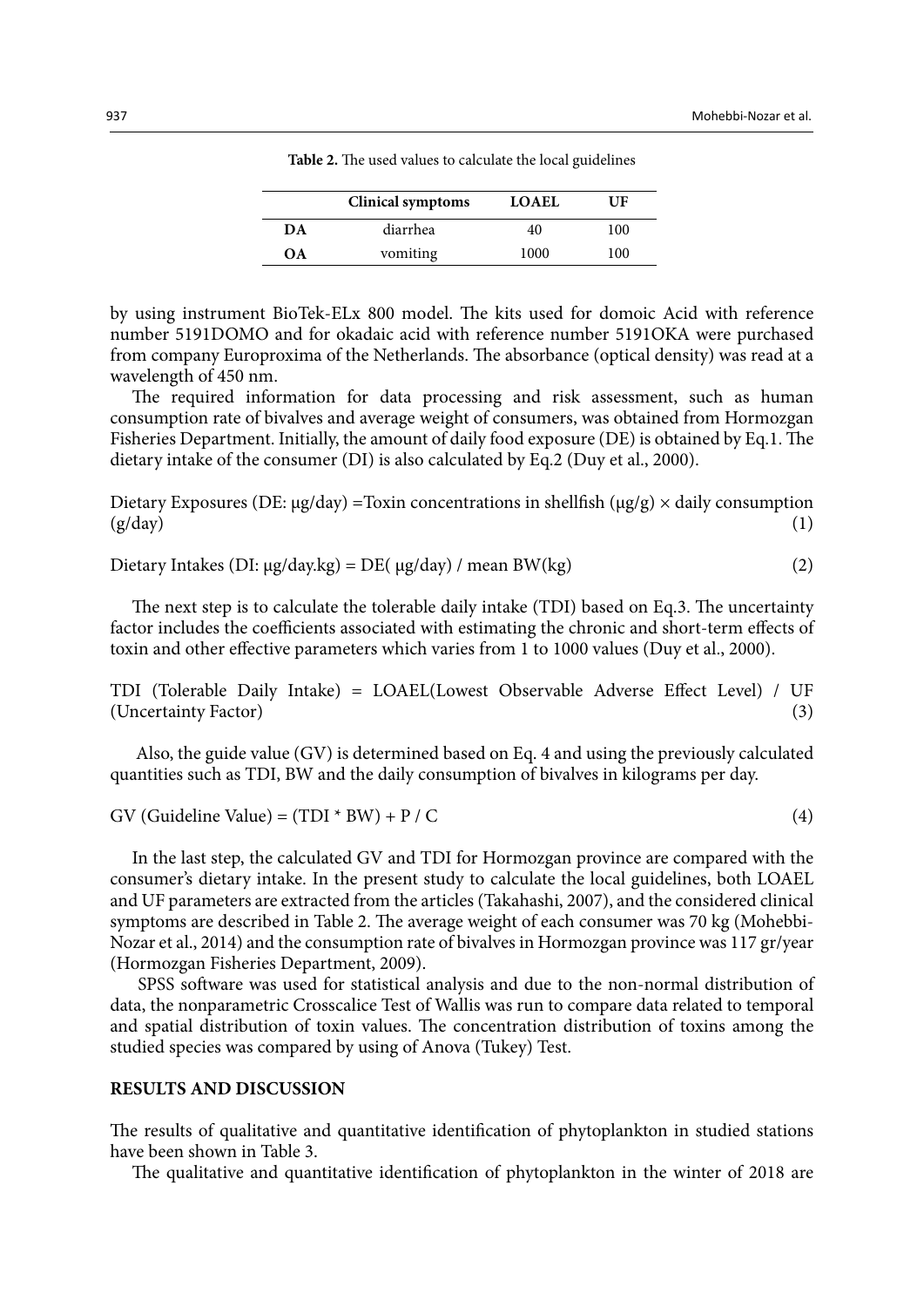|                   | Scientific Name                | winter       | summer       | Toxin<br>production |
|-------------------|--------------------------------|--------------|--------------|---------------------|
| Bacillariophyceae | Amphiprora sp.                 | $+$          |              |                     |
|                   | Amphora crassa                 | $\ddot{}$    |              |                     |
|                   | Asteromphelus sp.              | $\ddot{}$    |              |                     |
|                   | Bacillaria paxillifer          | $^{+}$       |              |                     |
|                   | Bellerochea malleus            |              | $\mathrm{+}$ |                     |
|                   | Campylodiscus neofastuosus     | $^{+}$       |              |                     |
|                   | Chaetoceros brevis             | $+$          |              |                     |
|                   | Chaetoceros compressus         | $\pm$        |              |                     |
|                   | Chaetoceros didymus            | $\ddot{}$    | $^+$         |                     |
|                   | Chaetoceros Lorenzianus        | $^{+}$       |              |                     |
|                   | Climacodium frauenfeldianum    | $\hbox{ }$   |              |                     |
|                   | Coscinodiscus wailesii         | $^{+}$       |              |                     |
|                   | Cylindrotheca closterium       | $+$          | $\mathrm{+}$ |                     |
|                   | Cymbella sp.                   | $\pm$        |              |                     |
|                   | Diploneis didyma               | $^{+}$       |              |                     |
|                   | Eucampia zodiacus              | $^{+}$       |              |                     |
|                   | Guinardia flaccida             | $\hbox{ }$   |              |                     |
|                   | Gyrosigma acuminatum           | $\hbox{ }$   |              |                     |
|                   | Hemiaulus indicus              |              | $\ddot{}$    |                     |
|                   | Hemiaulus membranaceus         | $\ddot{}$    |              |                     |
|                   | Hemiaulus sinensis             | $^{+}$       |              |                     |
|                   | Lauderia annulata              | $^{+}$       | $^{+}$       |                     |
|                   | Leptocylindrus danicus         | $\hbox{ }$   | $\mathrm{+}$ |                     |
|                   | Lithodesmium undulatum         |              | $\hbox{+}$   |                     |
|                   | Lithodesmum sp.                | $\hbox{ }$   |              |                     |
|                   | Meridion sp.                   | $\pm$        |              |                     |
|                   | Navicula directa               |              |              |                     |
|                   | Navicula membranacea           |              | $^+$         |                     |
|                   |                                |              | $\mathrm{+}$ |                     |
|                   | Navicula sp1                   | $\hbox{ }$   | $\mathrm{+}$ |                     |
|                   | Navicula sp2                   | $\hbox{ }$   |              |                     |
|                   | Nitzschia longissima           | $\hbox{ }$   | $\,{}^+$     |                     |
|                   | Nitzschia sigma                | $\mathrm{+}$ |              |                     |
|                   | Odontella sinensis             | $^{+}$       | $^{+}$       |                     |
|                   | Pleurosigma elongatum          | $^{+}$       | $^{+}$       |                     |
|                   | Proboscia alata                | $^{+}$       | $^{+}$       |                     |
|                   | Pseudo-nitzschia delicatissima | $\hbox{ }$   |              | ASP                 |
|                   | Pseudonitzschia longissima     | $\ddot{}$    |              |                     |
|                   | Pseudo-nitzschia pungens       | $+$          |              | ASP                 |
|                   | Pseudo-nitzschia seriata       | $+$          | $\pm$        | ASP                 |
|                   | Rhizosolenia clevei            | $+$          |              |                     |
|                   | Rhizosolenia setigera          | $^{+}$       | $^{+}$       |                     |
|                   | Skeletonema costatum           | $^{+}$       | $^{+}$       |                     |
|                   | Streptotheca indicus           | $+$          |              |                     |
|                   | Thalassionema nitzschioides    | $^{+}$       |              |                     |
|                   | Thalassionema frauenfeldii     | $^{+}$       |              |                     |
|                   | Thalassiothrix longissima      |              | $\,^+$       |                     |
|                   | Triceratium favus              |              |              |                     |

**Table 3.** The Phytoplankton identified in the present study **Table 3.** The Phytoplankton identified in the present study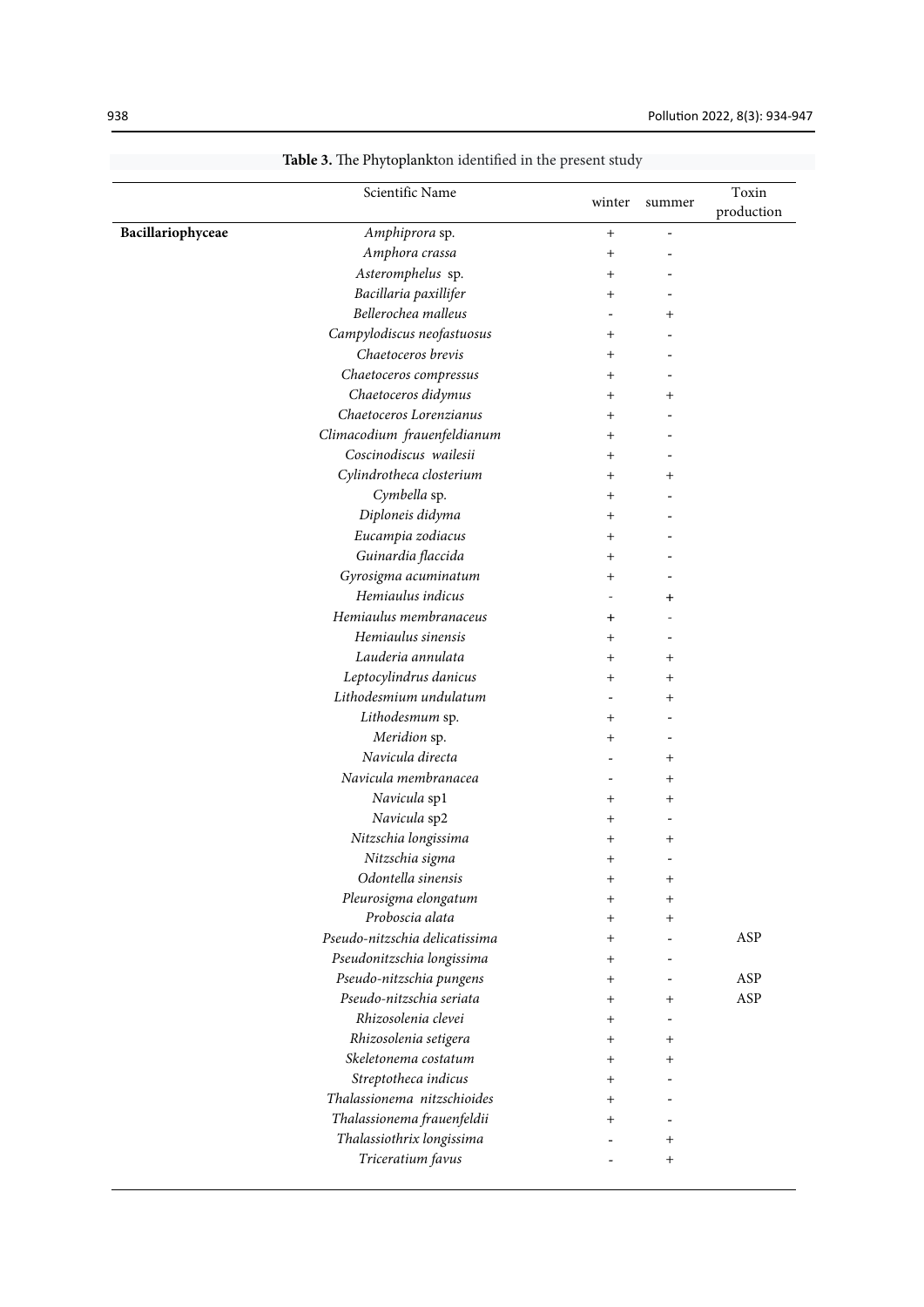|             | Scientific Name                   | winter | summer | Toxin<br>production |
|-------------|-----------------------------------|--------|--------|---------------------|
| Dinophyceae | Akashiwo sp. / Akashiwo sanguinea |        | $+$    |                     |
|             | Alexandrium Catenella             |        | $^{+}$ |                     |
|             | Dinophysis caudata                |        | $+$    | <b>DSP</b>          |
|             | Gymnodinium catenatum             | $^{+}$ |        |                     |
|             | Gymnodinium sp1                   | $^{+}$ |        |                     |
|             | Gymnodinium sp2                   | $+$    | $^{+}$ |                     |
|             | Peridinium quadridentatum         | $^{+}$ |        |                     |
|             | Pronoctiluca pelagica             | $^{+}$ |        |                     |
|             | Pyrophacus horologium             | $+$    |        |                     |
|             | Prorocentrum gracile              | $+$    | $^{+}$ |                     |
|             | Prorocentrum lima                 | $+$    |        | <b>DSP</b>          |
|             | Prorocentrum micans               | $+$    | $+$    |                     |
|             | Prorocentrum sigmoides            | $^{+}$ |        |                     |
|             | Protoperidinium bipes             | $+$    |        |                     |
|             | Protoperidinium divergens         | $+$    |        |                     |
|             | Protoperidinium pellucidum        |        | $^+$   |                     |
|             | Protoperidinium quinquecorne      |        | $\,^+$ |                     |
|             | Pyrodinium bahamense              | $^{+}$ | $^{+}$ |                     |
|             | Scrippsiella acuminata            | $+$    | $+$    |                     |
|             | Tripos furca                      |        | $^{+}$ |                     |
|             | Tripos fusus                      | $^{+}$ |        |                     |
|             | Tripos macroceros                 | $^{+}$ |        |                     |
|             | Tripos muelleri                   |        | $+$    |                     |
| Cyanophycea | Trichodesmium erythraeum          | $+$    | -      |                     |

**Table 3 (continued).** The Phytoplankton identified in the present study **Table 3 (continued).** The Phytoplankton identified in the present study





**Fig. 2.** Phytoplankton densities (cell/liter) in sampling stations (winter of 2018)

#### represented in Fig.2. **Fig. 2.** Phytoplankton densities (cell/liter) in sampling stations (winter of 2018)

During this time, 65 species were identified and their densities determined. So that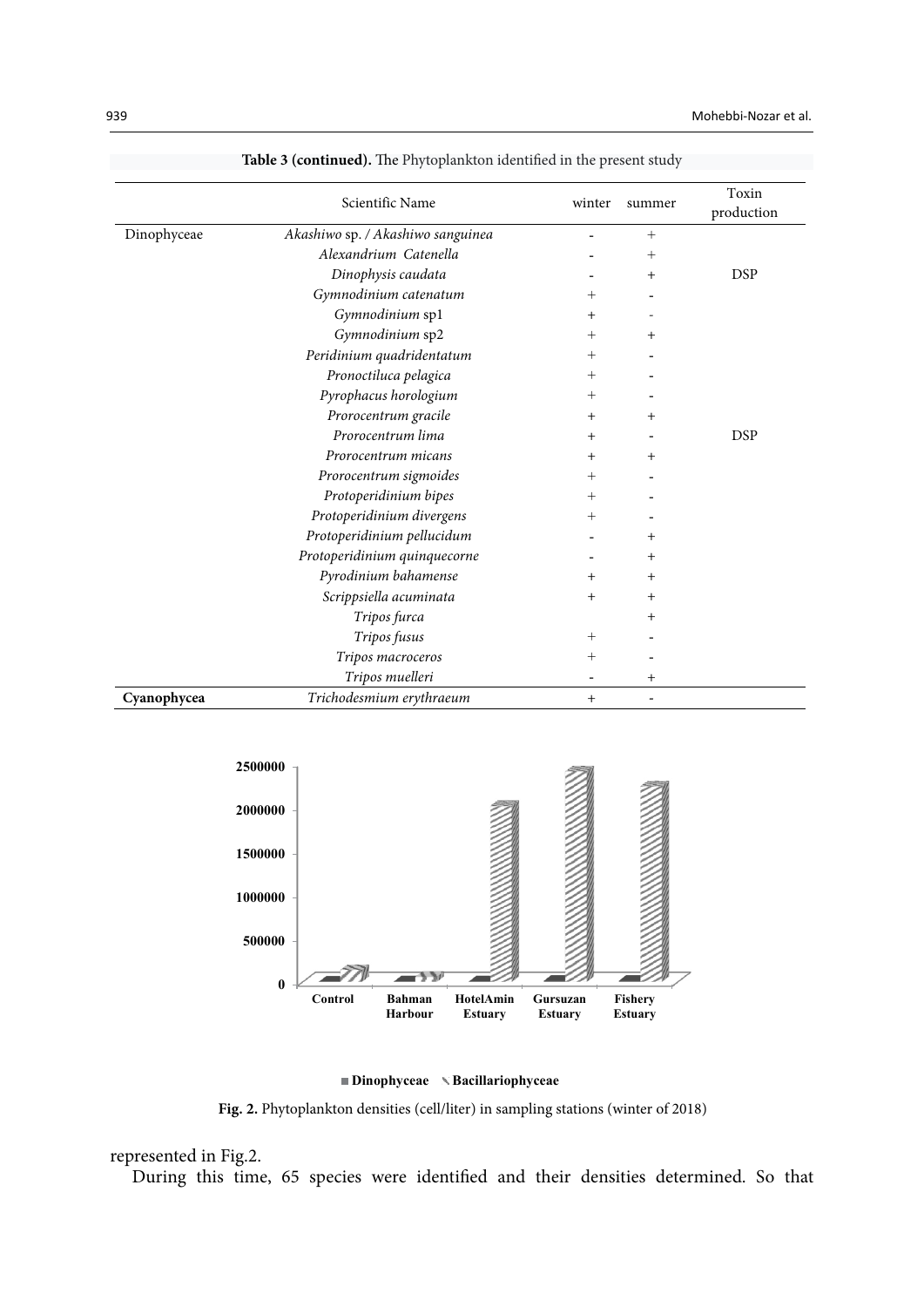

**Dinophyceae Bacillariophyceae**

**Fig.3.** Phytoplankton densities (cell/liter) in sampling stations (summer of 2019)

Bacillariophyceae with 46 species, Dinophyceae with 18 species and Cyanophysis with one species were present. Among the species belonging to Bacillariophyceae, species *Coscinodiscus wailesii* with 82% had the maximum density. From Dinophyceae, *Prorocentrum micans* with 27.7, *Prorocentrum gracile* with 22.2 and *Prophacus horologium* with 10.3 percentage can be named. From Cyanophysis, *Trichodesmium earythum* was identified.

The obtained results from qualitative and quantitative study of phytoplankton in sampling stations in the summer of 2019 are displayed in Fig.3. During the study period, phytoplankton species were identified and densities were determined: Bacillariophyceae with 23 species and Dinophyceae with 13 species were recorded. Among the species belonging to Bacillaryophysis, the species *Leptocylindrus danicus* with 97 percentage had a higher frequency than others but the Dinoflagelles were contained of *Protoperidinium quienqurium* with 98.9 percentage as the dominance species. The variety of identified phytoplankton species in winter was greater than that in summer.

As Fig. 1 shows Dinophyceae density had experienced changes in winter in sampling stations from minimum 2420 cell per liter in control station to maximum 13600 cell per liter in the waters facing the Gursuzan Estuary entrance. Also, the high value of 13440 cell per liter was recorded at Fishery Estuary. Moreover, Fig. 2 shows that these stations had the highest summer densities with 788963 and 123100 at Fishery and Gursuzan Estuary, respectively. The high density of Dinophyceae in the waters facing the urban wastewater is probably due to the reception of high concentration of nitrogen and phosphorus compounds in this way. Also, in Kuwait coastal waters the composition of phytoplankton blooms has been related to stoichiometric ratio of inorganic nitrogen and phosphorus (polikarpov et al., 2020).

Among the Dinophyceae in the summer, *Protoperidinium quienqurium in* the stations of Fishery and Gursuzan Estuary had the highest density and reached to 787500 and 120000 cell per liter, respectively.

In summer season, at stations facing the urban wastewater, including Fishery, HotelAmin and Gursuzan Estuaries, *Dinophysis caudate* was observed with 675, 625 and 600 cell per liter, respectively. But it had not been seen at control station, as well as at the Bahman Harbour station, which is farther from the coastline than at other stations. Thus, it can be concluded that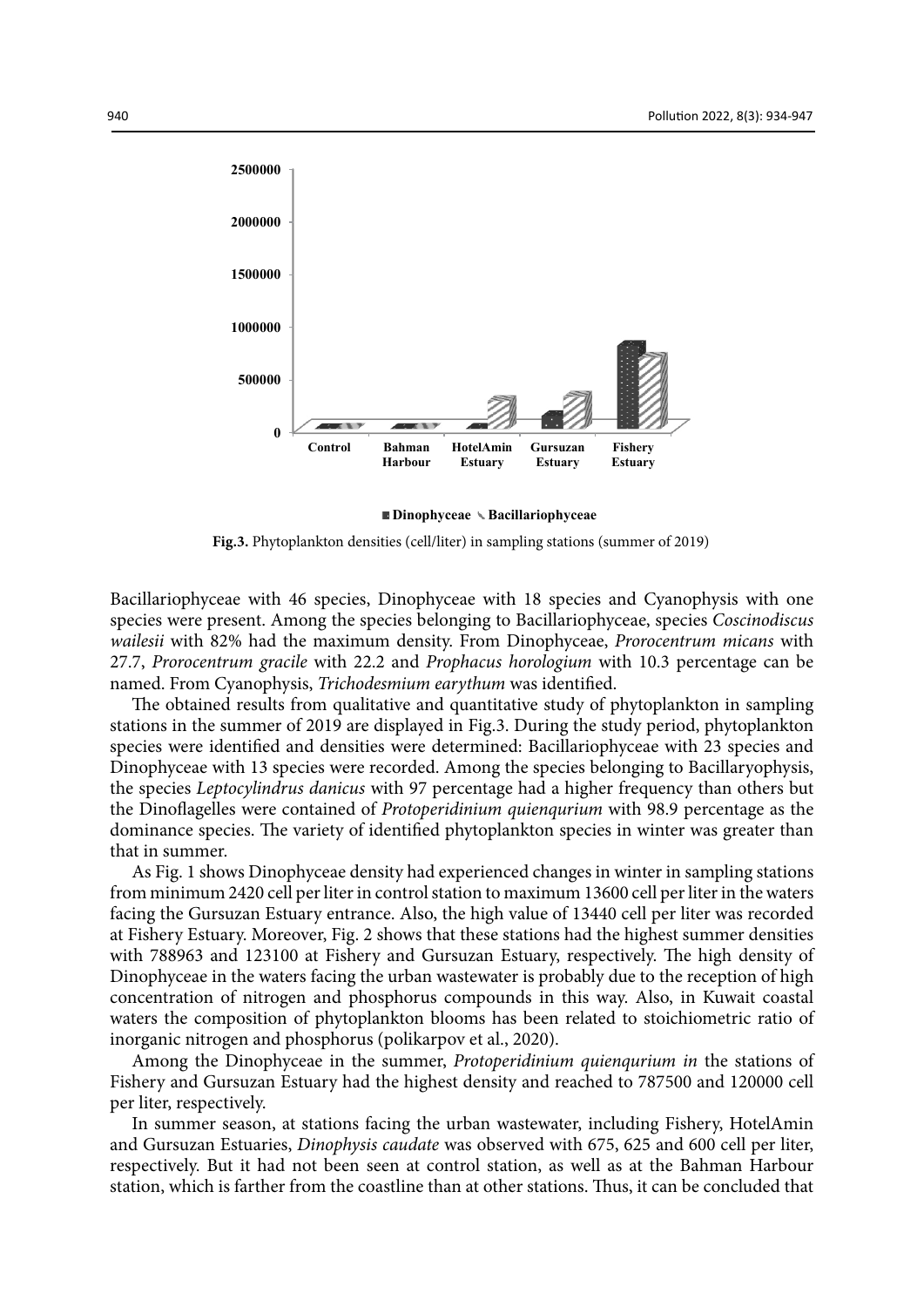| DA producer                         | OA producer            |  |
|-------------------------------------|------------------------|--|
| Amphora coffeaeformis               | Dinophysis acuminata   |  |
| Nitzchia navis-varingica            | Dinophysis acuta       |  |
| Pseudo-nitzchia australis           | Dinophysis caudata     |  |
| Pseudo-nitzchia calliantha          | Dinophysis fortii      |  |
| Pseudo-nitzchia cuspidata           | Dinophysis miles       |  |
| Pseudo-nitzchia delicatissima       | Dinophysis mitra       |  |
| Pseudo-nitzchia fraudulenta         | Dinophysis norvegica   |  |
| Pseudo-nitzchia galaxiae            | Dinophysis rapa        |  |
| Pseudo-nitzchia multiseries         | Dinophysis rotundata   |  |
| Pseudo-nitzchia multistriata        | Dinophysis tripos      |  |
| Pseudo-nitzchia pseudodelicatissima | Dinophysis polyyedrum  |  |
| Pseudo-nitzchia pungens             | Dinophysis reticulatum |  |
| Pseudo-nitzchia seriata             | Prorocentrum lima      |  |
| Pseudo-nitzchia turgidula           |                        |  |

**Table 4.** Planktonic producers of DA and OA (Hallegraeff et al., 2003; Omura et al., 2012) **Table 4.** Planktonic producers of DA and OA (Hallegraeff et al., 2003; Omura et al., 2012)

during the present study, okadaic acid has been produced by *Dinophysis caudate* in the coastal waters of Bandar Abbas city in summer. In the winter season, *Prorocentrum lima* were identified with densities 1600, 360 and 200 cell/liter at Bahman Harbour, Fishery and Gursuzan stations, respectively. It is possible to conclude that *Prorocentrum lima* is the main producer of okadoic acid in the coastal waters of Bandar Abbas in winter.

Like dinophyceaes, change of Bacillariophyceae densities follows the similar pattern and in summer it had a higher total density than winter and the highest densities were observed at Fishery and Gursuzan Estuary stations. Among Bacillariophyceae in the summer, the maximum density was recorded for *Leptocylindrus danicus* with values of 675000 and 300000 cell per liter at Fishery and Gursuzan Estuary stations, respectively. In winter, Bacillariophyceae have a greater variety of species than in summer, and the dominant species was *Coscinodiscus wailesii* with the maximum density 2364000 cell per liter at Gursuzan Estuary stations.

Identified phytoplankton species had also included species capable of producing DA and OA toxins. These species included *Pseudonitzschia delicatissima, Nitzschia punges* and *Nitzschia seriata* in the production of domoic acid and species *Dinophysis caudate, Prorocentrum Lima*  and *Ceratium tripos* in the production of okadaic acid in coastal Bandar Abbas city.

*Pseudonitzschia delicatissima* as domoic acid producer in the coastal waters of Bandar Abbas, was recorded with 480 and 1280 cell per liter at HotelAmin and Gursuzan Estuary stations, respectively.

 The similar results have been reported for OA and DA producers by other researchers (Table 4). The main producers of OA are often from *Dinophsis*, while the main producer of DA is *Pseudo-nitzschia* (Hallegraeff et al., 2003; Omura et al., 2012).

The data obtained from algal toxin measurement in the bivalves samples collected from Bandar Abbas, Bandar-e Lengeh and Minab have been illustrated in Table 5.

The highest concentration of domoic acid toxin was observed in summer in *P.radiata* collected from Bandar Lengeh area, and the lowest value was related to *S.cucullata* with the value of 0.85 µg/kg which was also from Bandar-e Lengeh area during summer. Measured concentrations of domoic acid toxin showed significant difference between summer and winter (P <0.050), higher in summer with average  $36.12 \mu g/kg$ . However, in terms of spatial distribution, this toxin did not have a significant difference between studied areas.

On the other hand, regardless of the area and time of sampling, the distribution of DA toxin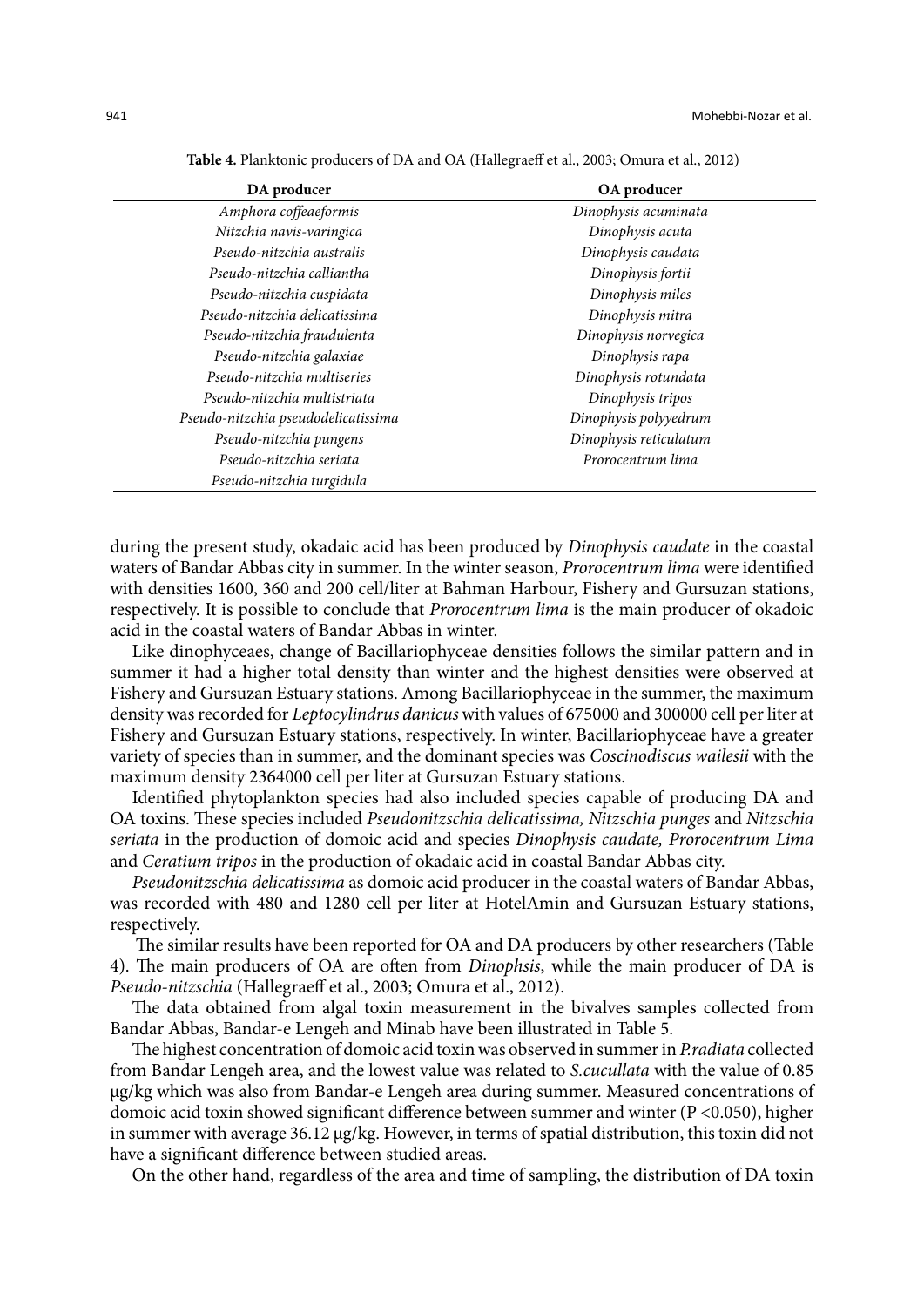|          |                           | <b>Scientific</b> | Domoic acid       |              | Okadaic acid       |              |
|----------|---------------------------|-------------------|-------------------|--------------|--------------------|--------------|
| Location | Sampling<br><b>Season</b> | Name              | Average           | Maximum      | Average            | Maximum      |
|          |                           |                   | $(\mu g/kg)$      | $(\mu g/kg)$ | $(\mu g/kg)$       | $(\mu g/kg)$ |
| Bandar   | Summer                    | A.umbonella       | $66.84 \pm 52.94$ | 104.27       | $73.24 \pm 11.13$  | 80.98        |
| Abbas    |                           | <i>S.brevis</i>   | $14.30 \pm 9.21$  | 19.94        | $73.77 \pm 18.64$  | 94.88        |
|          | Winter                    | A.umbonella       | $28.52 + 12$      | 37.04        | $73.01 + 7.37$     | 78.25        |
|          |                           | <i>S.brevis</i>   | $16.45 \pm 7.10$  | 24.42        | $64.96 \pm 9.69$   | 75.97        |
|          |                           | S.cucullata       | $34.16 \pm 15.91$ | 52.14        | $78.71 \pm 4.18$   | 82.35        |
| Bandar-e | Summer                    | P radiata         | $83.59 \pm 38.72$ | 122.32       | $121.96 \pm 28.25$ | 141.56       |
| Lengeh   | Winter                    | S.cucullata       | $0.85 \pm 0$      | 0.85         | $70.89 \pm 12.76$  | 78.48        |
| Minab    | Summer                    | A.umbonella       | $38.26 \pm 6.73$  | 43.68        | $73.92 \pm 29.8$   | 83.49        |
|          | Winter                    | <i>S.brevis</i>   | $23.43 \pm 12.91$ | 32.56        | $65.80 \pm 12.88$  | 80.30        |

**Table 5.** Domoic acid and okadaic acid concentrations in collected bivalves **Table 5.** Domoic acid and okadaic acid concentrations in collected bivalves





was also studied based on the bivalve species, the result of which has been shown in Fig. 4. Bivalve *P.radiata* with an average of 83.59 µg/kg wet weight had the highest concentration of DA, while *C.callipyga* with a large difference has the lowest amount of DA toxin accumulation in its tissue. Statistical analysis showed that, after *P.radiata,* bivalve *A.umbonella* had a significantly (P <0.05) higher concentration of DA toxin (Fig.4).

Also, Table 5 shows the measured concentrations of okadaic acid in the collected bivalve samples. *P.radiata* collected from Bandar-e Lengeh area showed the highest mean of 121.96 ± 28.25 µg/kg wet weight and also contained the highest measured concentration of OA. Other concentrations measured in bivalves collected from different locations and times did not have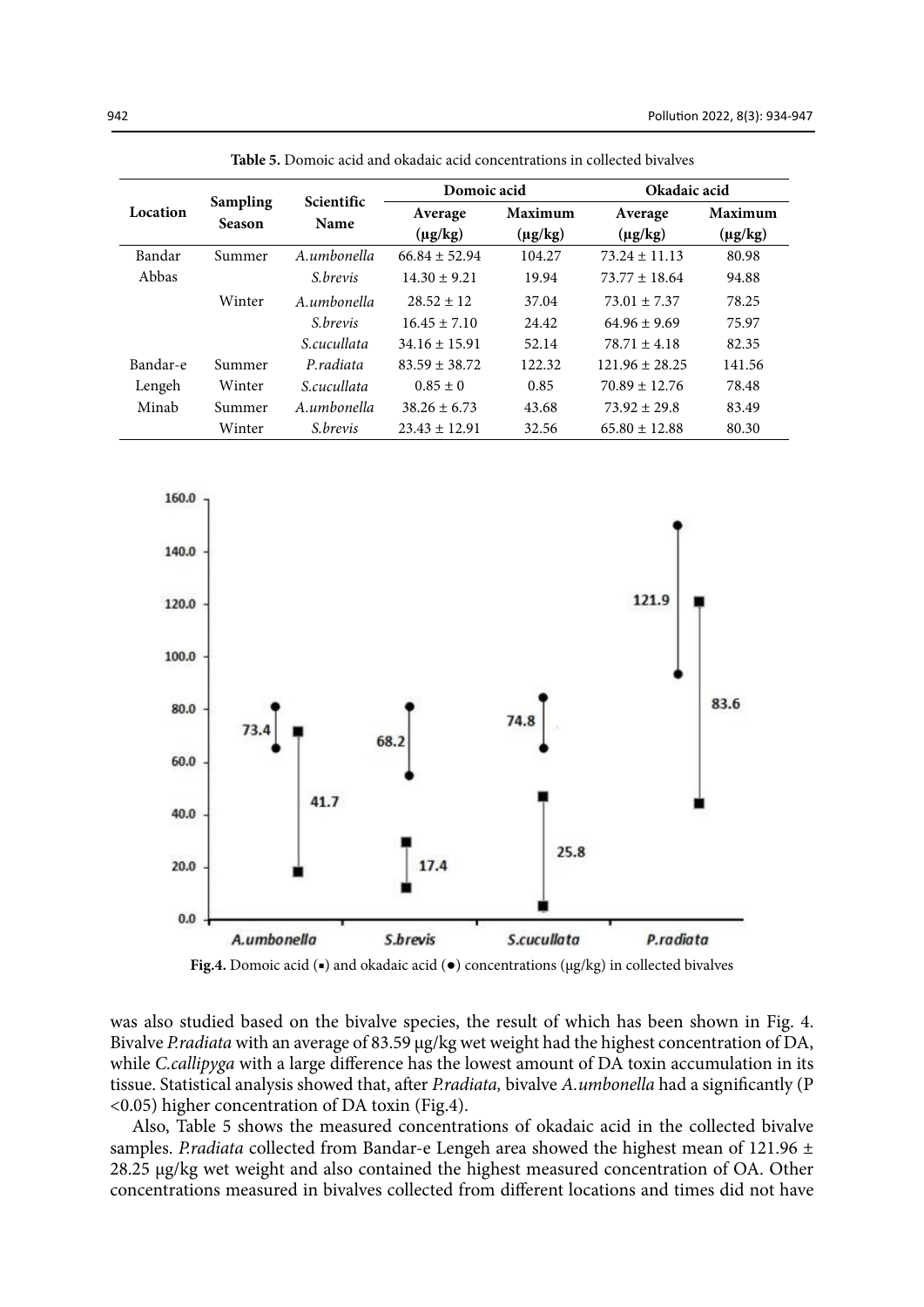| Okadaic acid           |                      |                          |                        | Domoic acid                  |                      |
|------------------------|----------------------|--------------------------|------------------------|------------------------------|----------------------|
| Toxin<br>concentration | Clinical<br>symptoms | Reference                | Toxin<br>concentration | <b>Clinical symptoms</b>     | Reference            |
| 48 μg/60kg             | Mild diarrhea        | Lee et al., 1987         | $1100 \mu g/kg$        | Nausea, vomiting             | Perl et al.,<br>1990 |
| $40 \mu g/60 kg$       | diarrhea             | Ramstad et al., 2001     | 2900 μg/kg             | Confusion/disorient<br>ation | Todd, 1993           |
| 80-280 μg/kg           | Severe diarrhea      | Yasumoto et al.,<br>1987 | $4200 \mu g/kg$        | Permanent<br>neuronal damage | Todd, 1993           |
| $320 \mu g/kg$         | Profused<br>diarrhea | Val & Sampayo,<br>2002   | 2.04<br>$\mu$ g/60 kg  |                              | Present<br>study     |
| $2.36 \,\mu g$ /60 kg  |                      | Present study            |                        |                              |                      |

**Table 6.** Relation of clinical symptoms with OA and DA levels in body weight of consumers **Table 6.** Relation of clinical symptoms with OA and DA levels in body weight of consumers

a severe dispersal of toxin accumulation and fluctuated in the range of 59.80  $\pm$  2.38 to 85.16  $\pm$ 8.27 µg/kg.

Measured concentrations of OA in both summer and winter did not show a significant difference (P <0.05). In terms of spatial distribution, OA has a significant difference between Bandar Abbas and Bandar-e Lengeh (P <0.05), and Bandar-e Lengeh with an average of 89.42 µg/kg had a higher concentration of this toxin.

 The maximum recorded toxin concentration occurred in bivalves *P.radiata* (Fig.4); also, in terms of statistical tests, other bivalves did not show a significant difference in the accumulation of OA in their tissues ( $P < 0.05$ ).

While the concentration of okadaic acid in both summer and winter did not show a significant difference, the difference was significantly higher for domoic acid ( $P < 0.05$ ) in summer. A similar study on the coast of Australia has pointed to the significant role of temperature in summer on the high concentration of domoic acid toxin (Takahashi, 2007). An increase in temperature can play a role in influencing the density of phytoplankton species producing toxins. However, due to the limited data available in the present study and the lack of knowledge about the concentration of toxin in phytoplankton in the studied area, it was impossible to investigate such a relationship.

The spatial distribution of the okadoic toxin showed a significant difference between the collected locations of bivalves. The bivalves of the Bandar-e Lengeh region had higher concentrations of the okadaic acid. Since the bivalves collected from different locations inevitably varied, it seems that the significant difference between locations and even seasons depends on the type of bivalves.

Based to this view, *A.umbonella* and *P.radiata* had a significantly higher concentration of DA toxin (P <0.05). For OA, the maximum recorded concentration was related to *P.radiata* and according to the results of statistical tests, other bivalves did not show a significant difference in toxin OA accumulation in their tissues ( $P < 0.05$ ). A key factor determining the amount of toxin concentration in tissue is aquatic nutritional behavior (Contreras et al., 2012). *P.radiata* is one of the bivalves that feeds on the water column, which can help absorb more toxins and accumulate in its soft tissue which known as a good biomonitoring (Mohammad Karami et al., 2014).

In order to assessment the health risk of measured biotoxines, two methods have been used. First, the clinical guidelines are interested indicators to assess the human health risk. In this regard, for the toxins of domoic acid and okadaic acid, concentrations of toxin that cause certain clinical symptoms have been shown in Table 6.

Compared to the concentrations of toxins that cause clinical symptoms, the obtained maximum values (2.36  $\mu$ g /60 kg for OA and 2.04  $\mu$ g/60 kg for DA) indicate that there is no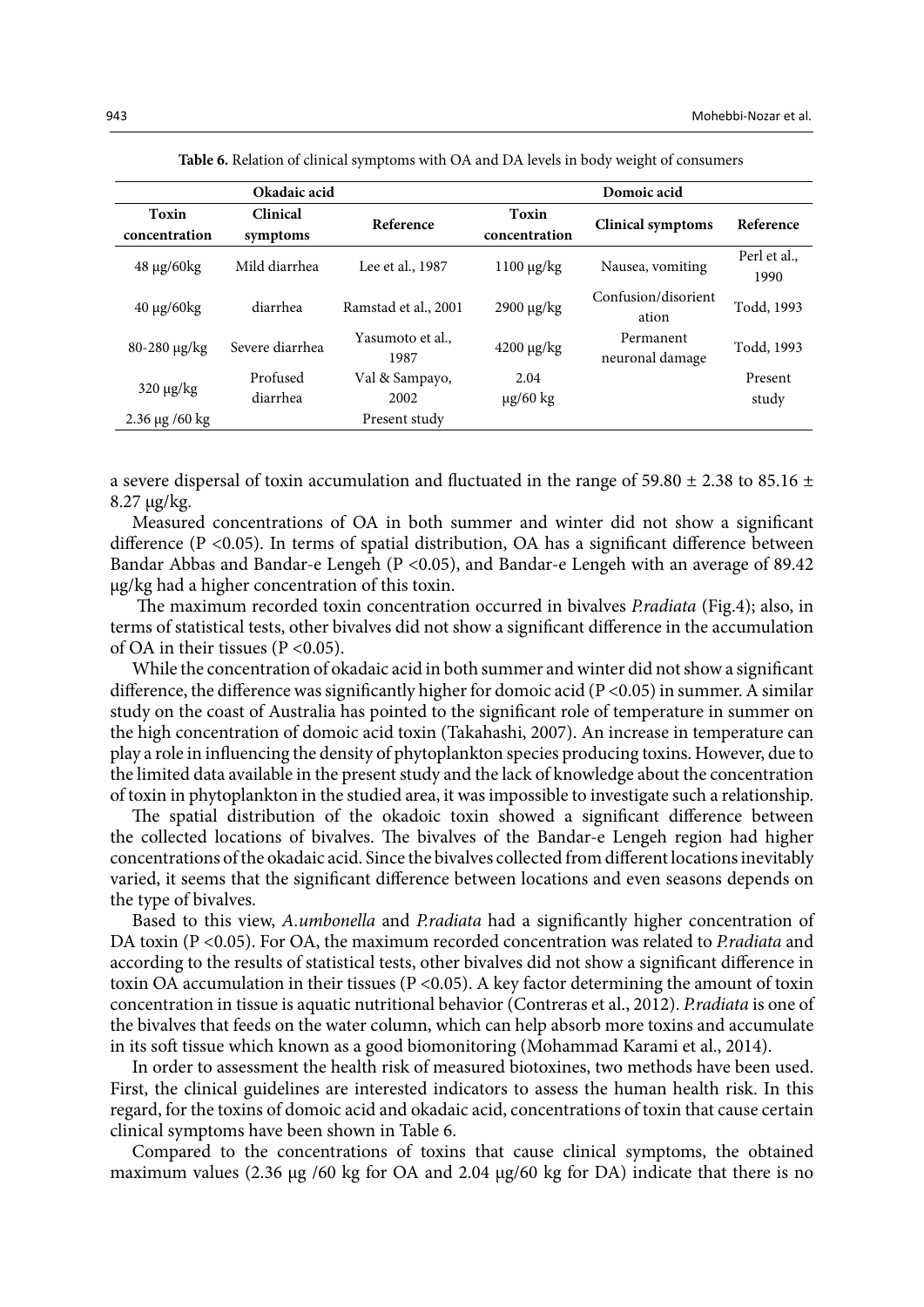|                 | OА                 |                         | DA          |                         |
|-----------------|--------------------|-------------------------|-------------|-------------------------|
| Scientific name | DI                 | <b>Calculated local</b> | DI          | <b>Calculated local</b> |
|                 | $(\mu g / day.kg)$ | GV                      | (µg/day.kg) | GV                      |
| A.umbonella     | 0.00031            | 2333333                 | 0.00002     | 93333                   |
| S.brevis        | 0.00029            |                         | 0.00007     |                         |
| S.cucullata     | 0.00032            |                         | 0.00011     |                         |
| P.radiata       | 0.0005             |                         | 0.00036     |                         |

**Table 7.** Human dietary intake and dietary exposures of OA and DA **Table 7.** Human dietary intake and dietary exposures of OA and DA

**Table 8.** The Guidance values for okadaic acid **Table 8.** The Guidance values for okadaic acid

| <b>Toxin concentration</b> | Country                 | Reference            |
|----------------------------|-------------------------|----------------------|
| $0.8 \mu g/g$              | Ireland                 | Carmody et al., 1996 |
| 5 MU                       | Most of countries       | Fernandez, 2000      |
| $24 \mu g / 100g$          | Maximum tolerable level | Stabell et al., 1992 |
| $20 \mu g / 100g$          | Canada                  | Anderson et.al, 2001 |
| $12.2 \pm 2.8$ µg/100g     | Iran                    | Present study        |
| $14.1 \mu g / 100g$        | Iran                    | Present study        |
|                            |                         |                      |

risk of clinical symptoms of OA and DA in Hormozgan province through the consumption of bivalves.

Second, estimating and assessing the risk of harmful chemicals from aquatics consumption depends on parameters such as consumption rate, average weight of human consumers, the type of possible disease (Takahashi, 2007). Therefore, in assessing the risk of algae toxins, it is common to determine local guideline values based on regional information. Accordingly, for the first time, these values have been calculated for consumers of Hormozgan province. The obtained values of dietary intake of measured toxins for Hormozgan people through consumption of bivalves were compared with calculated local GVs (Table 7). AS shown, the daily amount of OA and DA received by Hormozgan consumers is significantly less than the local GVs and there is currently no human risk of algae toxins.

In Iran, the most researches are focused on the environmental risk assessment aspect of marine toxins (Gholami et al., 2019; Mirza Esmaeili et al., 2020). But, many of countries have a protocol on how to monitor toxin concentrations in marine ecosystems to prevent poisoning by algae toxins. Monitoring of domoic acid and okadaic acid for two decades in Portugal showed that the level of domoic acid is mostly below the regulatory limit, whereas, the toxicity of okadaic acid toxin in bivalves from estuaries was considerable (Mattarozzi et al., 2019; Paredes et al., 2011; Vale et al., 2008).

The guidance values in bivalve's oral tissue for okadaic acid have been given in Table 8. These values vary from country to country, but do not exceed 200 ng/g of edible tissue (Quiliam & Wright, 1995). The detected values in present study showed that *P.radiata* has an average concentration of 12.2  $\pm$  2.8 µg per 100 grams of okadaic acid. The maximum observed concentration was 14.1  $\mu$ g per 100 grams, which is less than the maximum tolerable amount of this toxin and also less than the allowable amount in Canada.

The average toxin in the body of patients suffering from nausea and vomiting has been measured with an HPLC device and showed a dose of 1.1 mg/kg body weight of DO. The allowable amount of this toxin for human consumption is 20 micrograms per gram of bivalve. Our results showed that *P. radiata* has an average concentration of 0.083 µg/g of domoic acid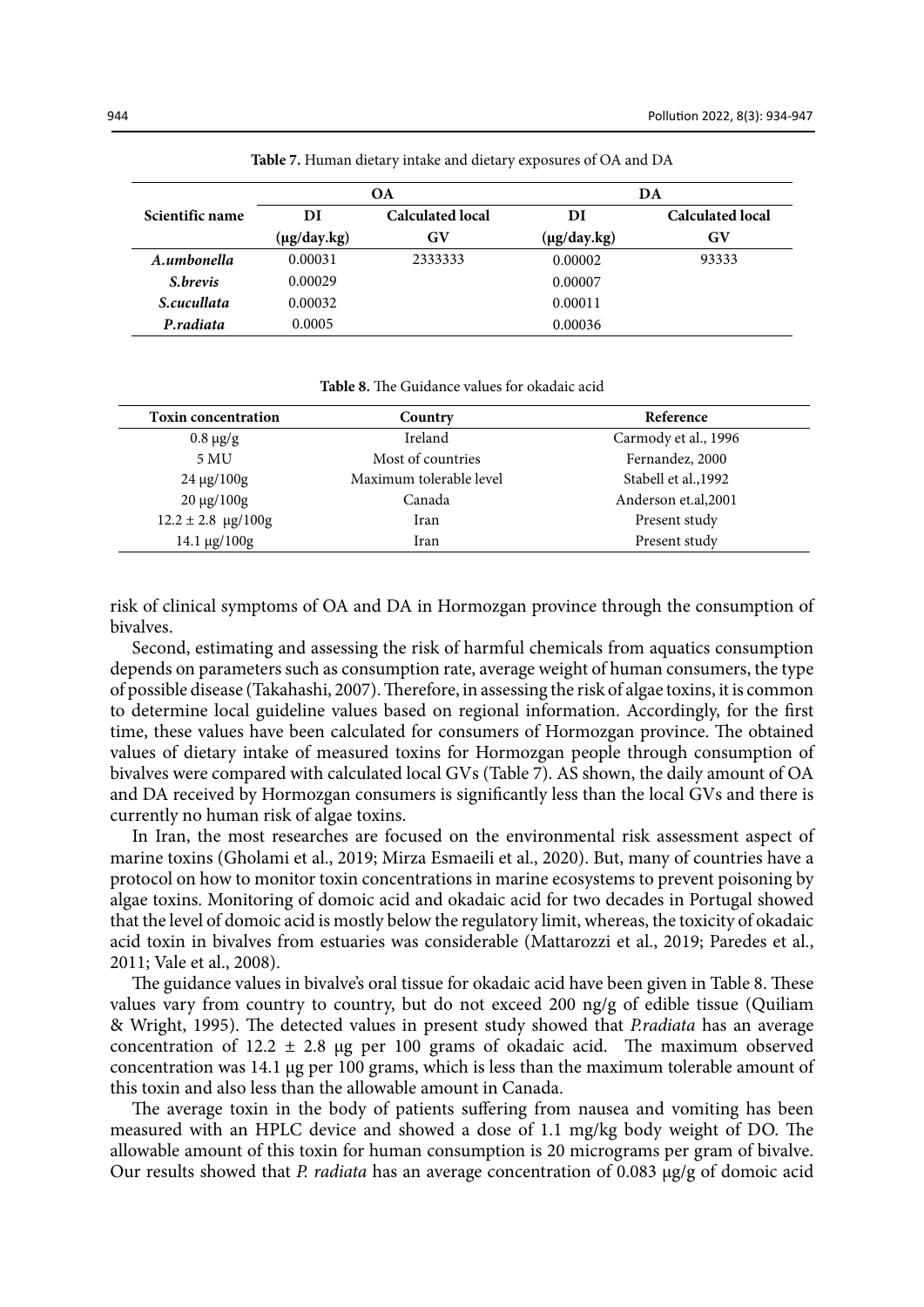and the maximum concentration recorded was 0.122  $\mu$ g/g which less than the allowable amount of this toxin for human consumption.

### **CONCLUSION**

The consumption of bivalves is common in the city of Bandar Abbas and the west of Hormozgan province. Despite that, no research has ever been carried out to monitor the status of algae toxins in the province's edible bivalves with emphasis on the assessing the health of consumers. The present study showed that from the point of view of ecological health and the creation of basic data in the marine ecosystem of Hormozgan province, the concentration of domoic acid and okadaic acid toxins in the studied samples are significant. The contamination risk of these toxins for Hormozgan province is currently insignificant. However the updating the information, especially about bivalve consumption rate is necessary.

# **GRANT SUPPORT DETAILS**

The authors are thankful to the Iran National Science Foundation for its financial support of the present study in the form of the approved plan No.93012951.

# **CONFLICTS OF INTEREST**

There is no any conflict of interest.

# **LIFE SCIENCE REPORTING**

No life science threat was practiced in this research.

### **REFERENCES**

Abott, R.T. and Dance, S. P. (2000). Compendium of seashells. (USA: Odyssey Publishing).

- Al-Kandari, M., Al-Yamani, F. and Al-Rifaie, K. (2009). Marine phytoplankton atlas of Kuwait's waters. (Kuwait: Kuwait Institute for Scientific Research).
- Al-Yamani, F. 2009. Our Arabian Sea. (Kuwait: Kuwait Institute for Scientific Research).
- Anderson, DM., Anderson, P. and Bricelj, VM. (2001) Monitoring and management strategies for harmful algal blooms in coastal waters. (France: UNESCO).
- Bosch, D., Dance, S. P., Moolenbeek, R. and Oliver, P. G, (1995), Seashells of Eastern Arabia. (Motivate Publishing, London).
- Brown, A. R., Lilley, M., Shutler, J., Lowe, C., Artioli, Y., Torres, R., and Tyler, C. R. (2020). Assessing risks and mitigating impacts of harmful algal blooms on mariculture and marine fisheries. Rev. Aquac., 12(3); 1663-1688.
- Carmody, E.P., James, K.J. and Kelly, S.S. (1996) Dinophysistoxin-2: the predominant diarrhoetic shellfish toxin in Ireland. Toxicon, 34(3); 351-359.
- Carpenter, K. E. and Niem V.H. (Eds.). (1998), FAO species identification guide for fishery purposes; the living marine resources of the Western Central Pacific, Vol. 1.: Seaweeds, corals, bivalves and gastropods. (ROME, FAO).
- Contreras, A. M., Marsden, I. D., and Munro, M. H. (2012). Effects of short-term exposure to paralytic shellfish toxins on clearance rates and toxin uptake in five species of New Zealand bivalve. Mar. Freshw. Res., 63(2); 166-174.
- Duy, T.N., Lam, P.K.S., Shaw G.R. and Conell, D.W. (2000) Toxicology and risk assessment of freshwater cyanobacteria (blue-green alga) toxins in water. Rev. Environ. Contam. Toxicol., 163; 113-186.
- Estevez, P., Castro, D., Pequeño-Valtierra, A., Giraldez, J. and Gago-Martinez, A. (2019). Emerging marine biotoxins in seafood from European coasts: Incidence and analytical challenges. Foods, 8(5);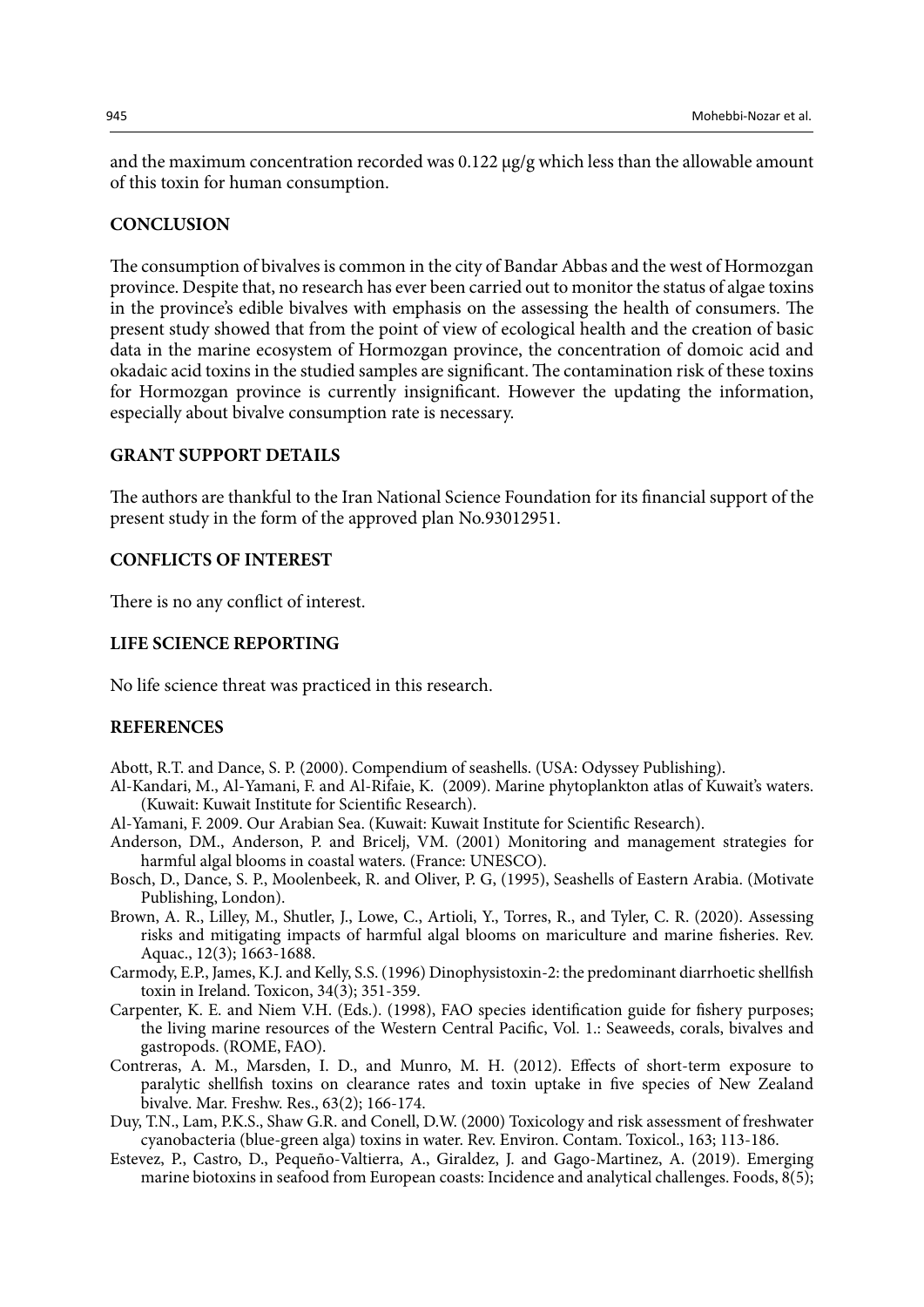149.

- Fernandez, M.L. (2000). Regulations for marine microalgal toxins: Towards harmonization of methods and limits. Afr. J. Mar. Sci., 22; 339-346.
- Gholami, Z., Mortazavi, M. S. and Karbassi, A. (2019). Environmental risk assessment of harmful algal blooms case study: Persian Gulf and Oman Sea located at Hormozgan Province, Iran. Hum. Ecol. Risk Assess., 25(1-2); 271-296.
- Hallegraeff, G., Anderson, D.M. and Cembella A.D. (2003). Manual on harmful marine microalgae. (France: UNESCO Publishing).
- Hamzehei, S., Bidokhti, A.A. and Mortazavi, M.S. (2012) Analysis of red tide in Strait of Hormuz in 2008-2009 using ocean satellite data. J. Mar. Sci. Eng., 2(4); 225-232.
- Hoppenrath, M., Elbrachter, M. and Drebes, G. (2009) Marine phytoplankton (Germany: Schweizerbart Science).
- Hormozgan Fisheries Department (2009) Results of aquatic consumption survey in the urban community of Hormozgan province. Hormozgan Fisheries Department, Iran (In Persian).
- Hosseinzadeh, S., Daghoghi, H., and Rameshi, H. (2001). Atlas of the Persian Gulf mollusks (in Persian). (Iran, Iranian Fisheries Research Organization).
- Jeffery, B., Barlow, T., Moizer, K., Paul, S. and Boyle, C. (2004). Amnesic shellfish poison. Food Chem. Toxicol.*,* 42(4); 545-557.
- Lee, J. S., Yanagi, T., Kenma, R. and Yasumoto, T. (1987). Fluorometric determination of diarrhetic shellfish toxins by high-performance liquid chromatography. Agric. Biol. Chem., 51(3); 877-881.
- Lefebvre, K. A. and Robertson, A. (2010). Domoic acid and human exposure risks: a review. Toxicon, 56(2); 218-230.
- Mattarozzi, M., Cavazza, A., Calfapietra, A., Cangini, M., Pigozzi, S., Bianchi, F. and Careri, M. (2019). Analytical screening of marine algal toxins for seafood safety assessment in a protected Mediterranean shallow water environment. Food Addit. Contam. Part A, 36(4); 612-624.
- Mirza Esmaeili, F., Mortazavi, M. S., Arjomandi, R. and Lahijanian, A. (2020a). A study on red tide risk and basic understanding of fishermen and residents in Bandar Abbas, Hormozgan Province, Iran (Persian Gulf). Iran. J. Fish. Sci., 19(1); 471-487.
- Mirza Esmaeili, F., Mortazavi, M. S. and Dehghan Banadaki, A. R. (2020b). An overview of management and monitoring of harmful algal blooms in the northern part of the Persian Gulf and Oman Sea (Hormozgan Province). Environ. Monit. Assess., 192(1); 1-11.
- Mohammad Karami, A., Riyahi Bakhtiari, A., Kazemi, A. and Kheirabadi, K. (2014). Assessment of Toxic Metals Concentration using Pearl Oyster, Pinctada radiate, as Bioindicator on the Coast of Persian Gulf, Iran. I. Toxicol.,  $7(23)$ ; 956-961.
- Mohebbi-Nozar, S.L., Ismail, W.R. and Zakaria, M.P. (2014) Health risk of PCBs and DDTs in seafood from southern Iran. Hum. Ecol. Risk Assess., 20 (5); 1164-1176.
- Mortazavi, MS., Aramideh, A. and Mohebbi, L. (2015) Investigation and determination of marine toxins in the shellfish of Persian Gulf and Oman Sea. Iran. J. Fish. Sci., 24(2); 125-134.
- Nguyen, H. N., Smith, M. E., and Swoboda, H. D. (2017). Shellfish Toxicity. (United States: StatPearls Publishing).
- Omura T., Iwataki, M., Valeriano M B., Takayama H. and Fukuyo Y. (2012(, Marine phytoplankton of the Western Pacific. (Japan: Kouseisha Kouseikaku Publisher).
- Paredes, I., Rietjens, I. M. C. M., Vieites, J. M., and Cabado, A. G. (2011). Update of risk assessments of main marine biotoxins in the European Union. Toxicon, 58(4); 336-354.
- Perl, T. M., Bedard, L., Kosatsky, T., Hockin, J. C., Todd, E. C. and Remis, R. S. (1990). An outbreak of toxic encephalopathy caused by eating mussels contaminated with domoic acid. N Engl. J. Med., 322(25); 1775-1780.
- Polikarpov, I., Saburova, M. and Al-Yamani, F. (2020). Decadal changes in diversity and occurrence of microalgal blooms in the NW Arabian/Persian Gulf. Deep Sea Res. Part II Top. Stud. Oceanogr., 179; 104810.
- Quilliam, M. and Wright, J. (1995) Methods for diarrhetic shellfish poisons. In: Hallegraeff G, Anderson D, and Cembella A (eds) Manual on harmful marine microalgae, IOC Manuals and Guides # 33 (Paris: UNESCO).
- Ramstad, H., Larsen, S. and Aune, T. (2001). The repeatability of two HPLC methods and the PP2A assay in the quantification of diarrhetic toxins in blue mussels (Mytilus edulis). Toxicon, 39(4); 515-522.
- Stabell, OB., Steffenak, I. and Aune, T. (1992) An evolution of the mouse bioassay applied to extracts of